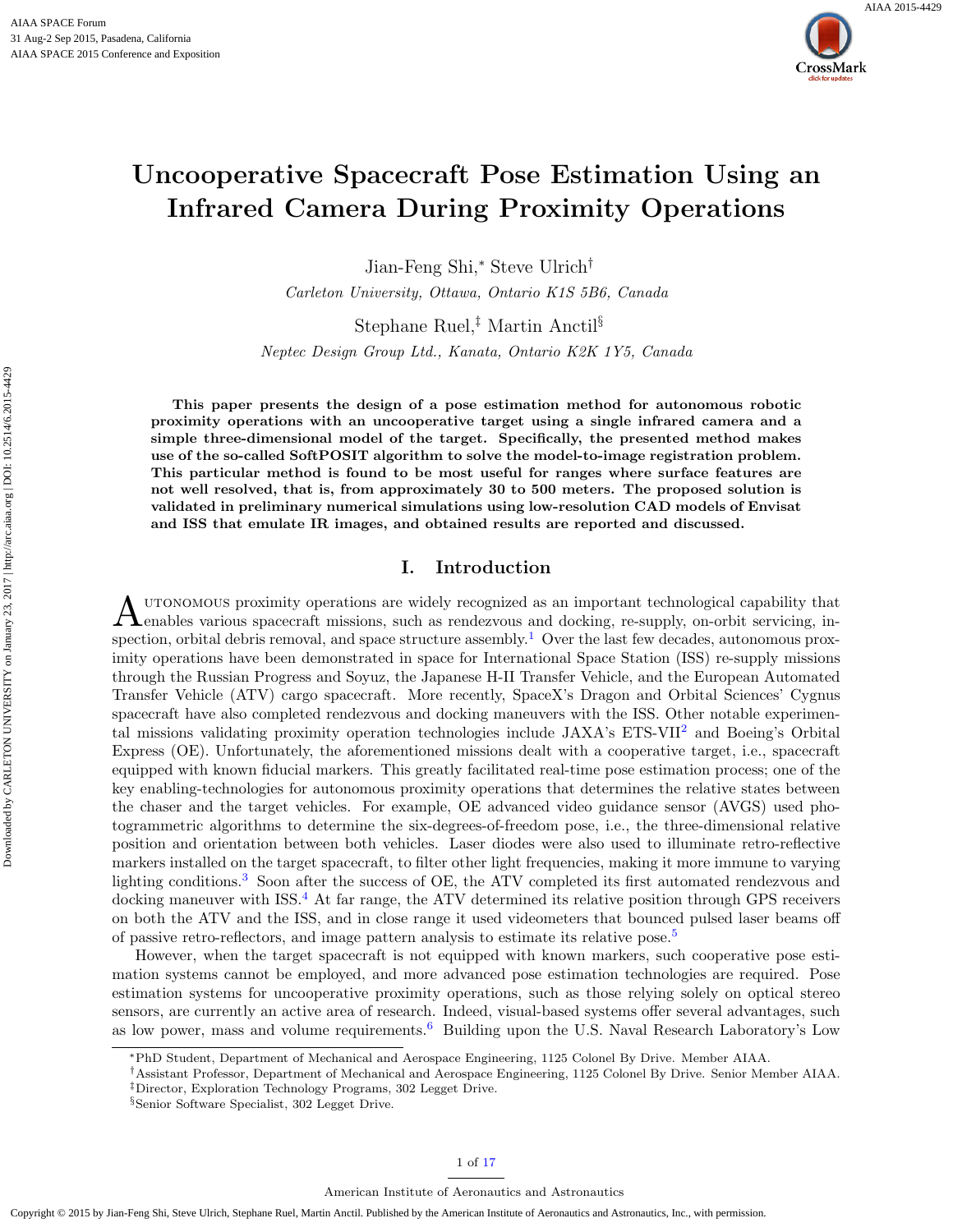Impact Inspection Vehicle program,<sup>[7,](#page-15-6)[8](#page-15-7)</sup> the Massachusetts Institute of Technology (MIT) Space Systems Laboratory recently developed the Visual Estimation for Relative Tracking and Inspection of Generic Objects (VERTIGO) experimental facility.[9](#page-15-8) Consisting of a software/hardware upgrade to the existing Synchronized, Position Hold, Engage, Reorient, Experimental Satellites (SPHERES) ISS facility, VERTIGO enables research and development of uncooperative optical-based relative navigation and mapping techniques capable of achieving two main objectives: (1) performing a fly-around maneuver by relying solely on optical stereo monochrome camera hardware and gyroscopes, and (2) building a three-dimensional model of a uncooperative object while simultaneously estimating the relative position, attitude, linear and angular velocities as well as its centre of mass, principal axes of inertia and ratios of principal moments of inertia through a simultaneous localization and mapping (SLAM) technique. In 2013 and 2014, these techniques were validated with the SPHERES free-flyer nanosatellites maneuvering in a six degrees-of-freedom microgravity environment, inside the ISS Japanese Experiment Module.<sup>[10–](#page-15-9)[13](#page-16-1)</sup> While the fly-around stereo camera system was simple enough to be executed in real-time, the SLAM-based technique, due to its high computational complexity, did not allow real-time operations (it required approximately 10 minutes to obtain a solution on a 1.2 GHz x86 embedded computer). Also, while visual cameras are suitable sensors to solve the uncooperative pose estimation problem, they are nevertheless susceptible to varying and harsh orbital lighting conditions and camera calibration errors.

To overcome the inherent lighting condition and calibration problems of optical stereo cameras, Neptec's TriDAR system uses a three-dimensional laser sensor, and a thermal infrared imager.<sup>[14](#page-16-2)</sup> Considered as the current state-of-the-art pose estimation technology for uncooperative missions, the TriDAR system uses preliminary knowledge about the target spacecraft through an on-board threedimensional model to provide six degree-of-freedom relative pose information in real time. The algorithms were optimized to use only 100 sparse points from the laser sensor in an undisclosed variant of the so-called Iterative Closest Point (ICP) algorithm.<sup>[15](#page-16-3)</sup> Space Shuttle tests on STS-128, STS-131 and STS-135 missions to the ISS demonstrated a high pose estimation accuracy achieved by the TriDAR sys- $tem.<sup>14</sup>$  $tem.<sup>14</sup>$  $tem.<sup>14</sup>$  During these missions, the thermal imager was used to provide range and bearing information for far-range rendezvous operations. One drawback with TriDAR is his relatively high power and mass requirements. While this is acceptable for larger ISS cargo-resupply spacecraft, e.g., SpaceX Dragon, and Orbital Sciences Cygnus, this drawback could rule out the use of this sensor for smaller spacecraft missions, where available power and mass is highly limited.



Figure 1. TriDAR installed on Orbital Sciences Cygnus spacecraft. Courtesy of Neptec Design Group Ltd.

In this context, this paper presents the design of an uncooperative pose estimation system that uses a single thermal infrared camera and an approximate three-dimensional geometrical representation of the target spacecraft. The proposed design uses an iterative algorithm that minimizes a global cost function at each iteration step, to solve the model-to-image registration problem (also known as the simultaneous pose and correspondence problem), which is defined as the determination of the 6-degrees-of-freedom pose given a model of the object consisting of three-dimensional reference points and a single two-dimensional image of these points.<sup>[16](#page-16-4)</sup> Note that three correspondences between object and image points is the minimum necessary to constrain the object to a finite number of poses. Over the years, many solutions that specifically make use of alignment techniques have been derived to solve the correspondence problem, which often result in the use of geometrical, probabilistic, and iterative schemes. For example, Haralik et al.<sup>[17](#page-16-5)</sup> determined a wire frame object position relative to the camera by using cones to transform a two-dimensional (2D) to a three-dimensional (3D) matching problem to a 3D to 3D matching problem. Lowe<sup>[18](#page-16-6)</sup> used probabilistic ranking of invariant structures to search for matches and use spatial correspondence to match 3D models. Pinjo<sup>[19](#page-16-7)</sup>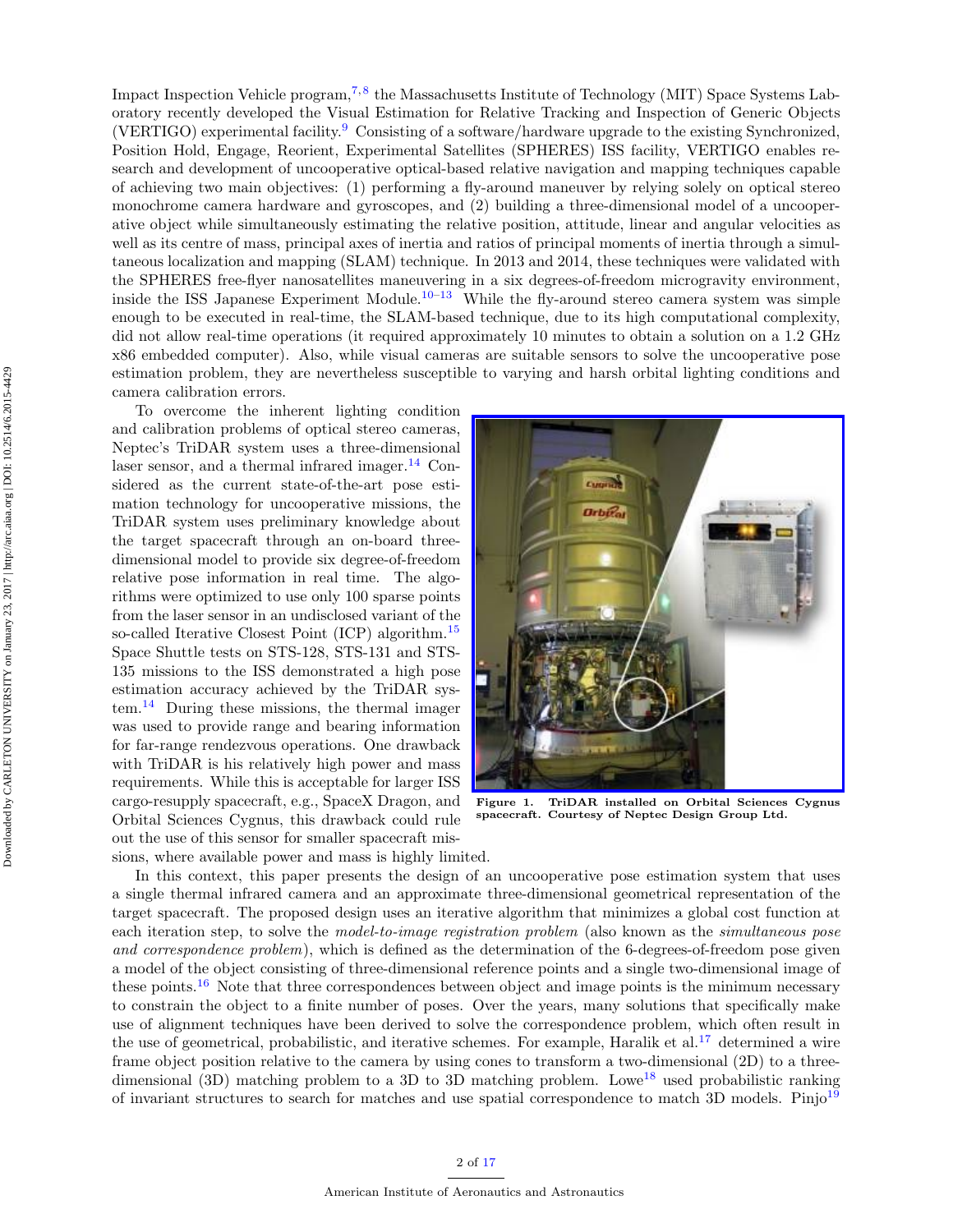used 3D moment tensors to determine proper transformations relating two different orientations. Thompson and Mundy<sup>[20](#page-16-8)</sup> defined a vertex-pair to determine affine transformation between a 3D model and a 2D image using a clustering approach. Gavrila and  $Green^{21}$  $Green^{21}$  $Green^{21}$  used a technique called Geometric Hashing to identify an object in the scene by indexing invariant features of the model in a hash table, which is robust to up to  $50\%$  occlusion. Grimson and Huttenlocher<sup>[22](#page-16-10)</sup> derived a matching condition based on a statistical occupancy model, and provides a method for setting threshold so the probability of a random match is minimized. Jurie<sup>[23](#page-16-11)</sup> used a Gaussian distribution to model image noise in order to improve the probability of matching, and he further used a recursive multi-resolution exploration of the pose space for object matching. More rencently, David et al.<sup>[24,](#page-16-12) [25](#page-16-13)</sup> developed the Simultaneous Pose and Correspondence Determination algorithm, referred to as SoftPOSIT, which will be employed as the centerpiece of the uncooperative pose estimation system developed in this work.

# II. Model-to-image Registration

This section first formally defines the reference frames, or coordinate systems, used in this work. Then, it describes SoftPOSIT, which represents the core model-to-image registration technique used in the proposed uncooperative pose estimation system.

The approach used in this study can be broken down into two main steps: (1) application of image processing techniques, and (2) iterative pose estimation. This approach is a combination of a number of existing techniques. Step 1 includes region segmentation and edge detection/line thinning for robust point feature extractions. These point features are required for the task of model-based object recognition and pose estimation in Step 2. Due to its ease of implementation and robustness, the pose estimation algorithm used in this paper corresponds to the  $SoftPOSTT$  algorithm<sup>[24,](#page-16-12) [25](#page-16-13)</sup> which integrates an iterative pose technique called *POSIT* (Pose from Orthography and Scaling with ITerations),<sup>[26](#page-16-14)</sup> and an iterative correspondence assignment technique called *softassign*<sup>[27](#page-16-15)</sup> into a single iteration loop. A global cost function is defined that captures the nature of the problem in terms of both pose and correspondence and combines the formalisms of both iterative techniques. The correspondence and the pose are determined simultaneously by applying a deterministic annealing schedule and by minimizing this global cost function at each iteration step.

This section first formally defines the reference frames, or coordinate systems, used in this work and second describes SoftPOSIT, which represents the core model-to-image registration technique used in the proposed uncooperative pose estimation system.

#### II.A. Coordinate System Definition

The spacecraft coordinate systems for two spacecraft relative to an inertial coordinate system located at the centre of the Earth  $\mathcal{F}_{LS}$  are defined in order to compute the relative position and orientation between the two vehicles.  $\mathcal{F}_{CO}$  and  $\mathcal{F}_{SO}$  describe the target client and servicing spacecraft (SS) orbit Local Vertical Local Horizontal (LVLH) coordinate system respectively. Where  $x$  is in the direction of orbit motion,  $z$  is in the direction of the inertial coordinate origin and y completes the right hand.  $\mathcal{F}_{CS}$  and  $\mathcal{F}_{SS}$  coordinate frames describe the client and servicer spacecraft mechanical structural coordinate system respectively. The structural coordinate system is fix the the spacecraft body located at mechanical coordinate of convenience.  $\mathcal{F}_{CB}$  and  $\mathcal{F}_{SB}$  describe the client satellite (CS) and SS Centre of Mass (COM) frame of reference respectively. The body coordinates are positioned at the vehicle mass center and is fixed to the spacecraft. It has the same orientation as the spacecraft mechanical structural coordinate system. Finally, the camera coordinate system  $\mathcal{F}_{VW}$  is located at the center of the camera lens on the SS, the camera has its z axis pointed out from the boresight of the camera, with  $y$  axis pointed vertically down across the camera and the  $x$  axis making the right hand. The 2-dimensional camera image frame  $\mathcal{F}_{ia}$  is centered in the image with x and y parallel to  $\mathcal{F}_{VW}$ . Fig. [2](#page-3-0) shows the various coordinate systems considered.

## II.B. SoftPOSIT

Consider the camera view of the CS with M points fixed to the body denoted by  $PW_k$  where  $k = 1, \ldots, M$  is the number of point in the sequence. These points are the corner vertices of the CS body and are expressed in the  $\mathcal{F}_{CS}$  frame. Fig. [3](#page-4-0) shows the various camera coordinate systems considered. PW<sub>k</sub> can be translated to be expressed in the  $\mathcal{F}_{CB}$  frame when given the COM position relative to  $\mathcal{F}_{CS}$ . When viewed from the SS camera,  $PW_k$ 's image is denoted by  $pi_k$ . The position of  $PW_k$  relative to  $\mathcal{F}_{VW}$  expressed in  $\mathcal{F}_{VW}$  and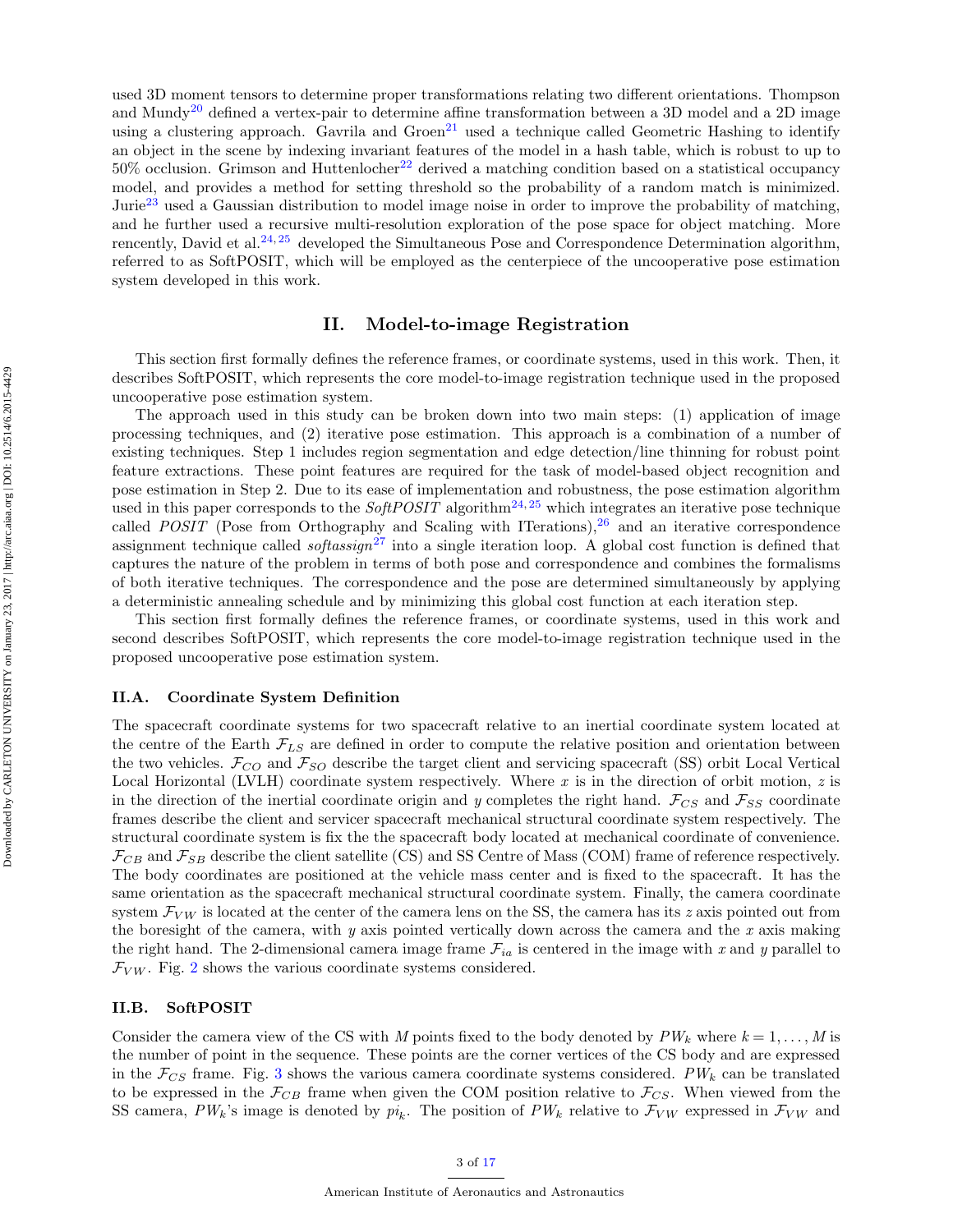

<span id="page-3-0"></span>Figure 2. Coordinate system definition.

 $pi_k$ 's position in  $\mathcal{F}_{ia}$  is denoted by  $\mathbf{r}_{VW}^{VW,PW_k}$  and  $\mathbf{r}_{ia}^{ia,pi_k}$  respectively and their relationships to the position and orientation of the CS body frame can be found in Eq. [\(1\)](#page-3-1) and Eq. [\(2\)](#page-3-2) respectively.

$$
\mathbf{r}_{VW}^{VW,PW_k} = \mathbf{r}_{VW}^{VW,CB} + \mathbf{R}^{VW,CB} \mathbf{r}_{CB}^{CB,PW_k}
$$
\n(1)

$$
\mathbf{r}_{ia}^{ia,pi} = s(f) \begin{bmatrix} 1 & 0 & 0 \\ 0 & 1 & 0 \end{bmatrix} \mathbf{r}_{VW}^{VW,PW_k}
$$
 (2)

<span id="page-3-2"></span>where s is a scaling ratio between the focal length and the z distance from the camera to the CS COM expressed in the camera frame as defined in Eq. [\(3\)](#page-3-3).

<span id="page-3-3"></span><span id="page-3-1"></span>
$$
s = \frac{f}{\mathbf{r}_{zVW}^{VW,CB}}\tag{3}
$$

Suppose the initial position and orientation estimation of the CS body differs from the actual CS and the projection of the CS on-board model. The projection of  $PW_k$  on to the image plane  $(I_1)$  will differ from the actual camera image as shown in Fig. [4.](#page-4-1) The POSIT method suggests to project the physical world point on to a plane  $(I_2)$  that is parallel with the CS body frame  $\mathcal{F}_{CB}$ . Let  $w_k$  be a ratio between the z position of  $PW_k$  and  $CB$  per Eq. [\(4\)](#page-3-4)

<span id="page-3-4"></span>
$$
w_k = \frac{r_{zVW}}{r_{zVW}^{VW,CB}}\tag{4}
$$

then by inspection of the two sperate similar triangles  $\angle(\mathcal{F}_{I3}, \mathcal{F}_{VW}, PW_{kActual})$  and  $\angle(\mathcal{F}_{I2}, \mathcal{F}_{VW}, PW_{kProjected})$ , it can be shown  $w_k$  can also be expressed as Eq. [\(5\)](#page-3-5).

<span id="page-3-5"></span>
$$
w_k = \frac{\|\mathbf{r}_{ia}^{ia, p i_{k2}}\|}{\|\mathbf{r}_{ia}^{ia, p i_k}\|}\tag{5}
$$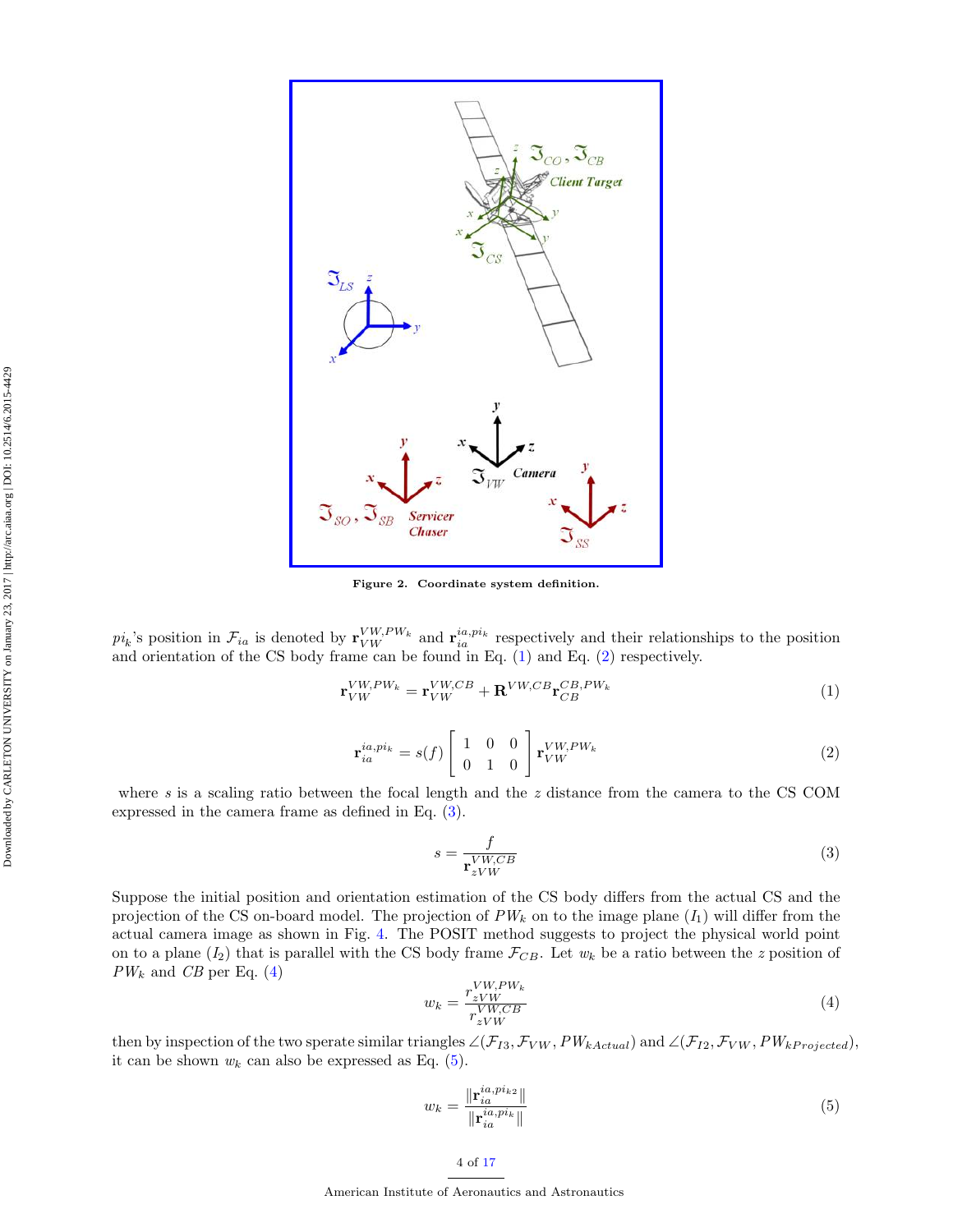

<span id="page-4-0"></span>Figure 3. Camera coordinate system definition.



<span id="page-4-1"></span>Figure 4. Geometric interpretation of the POSIT computation.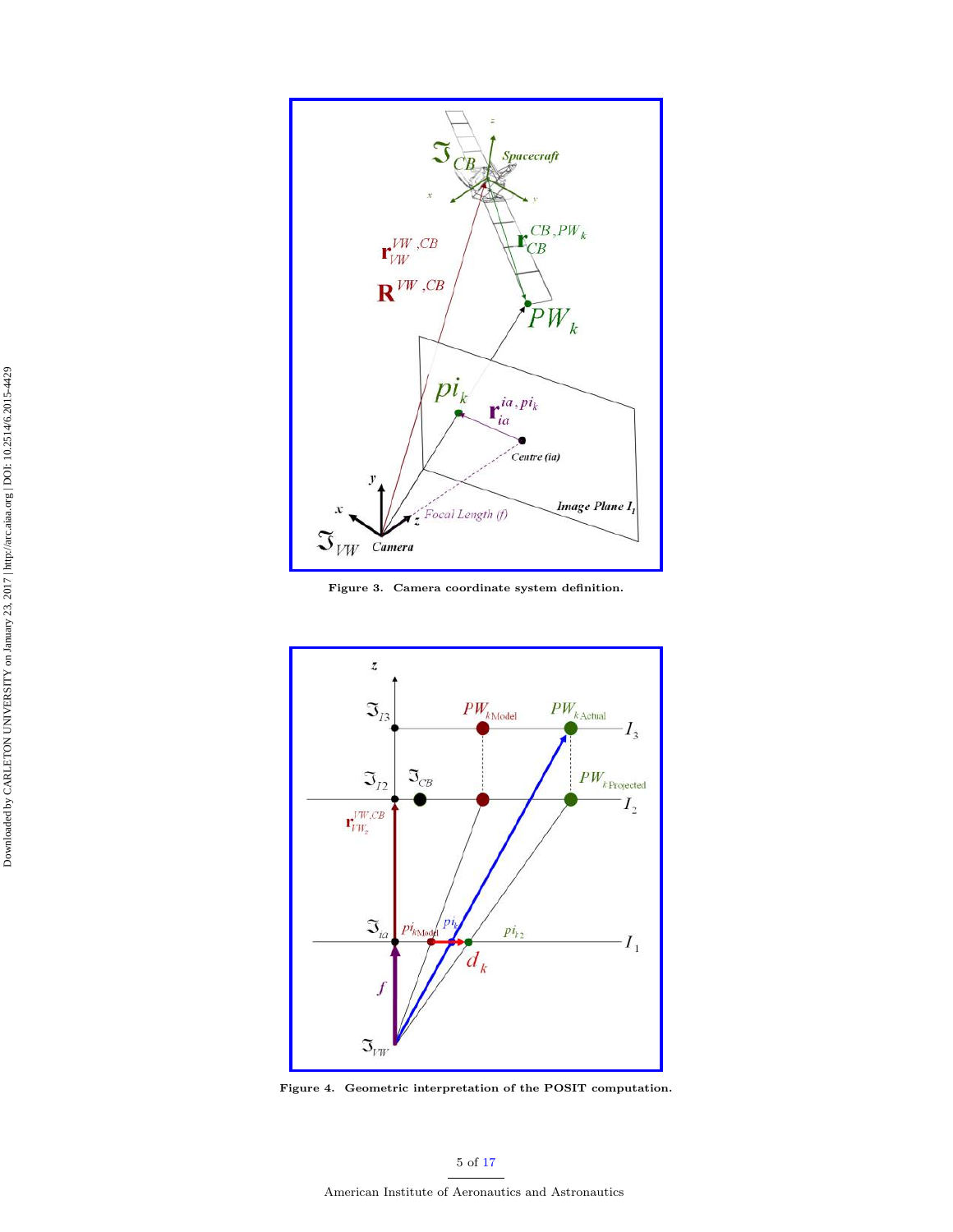<span id="page-5-0"></span>
$$
\mathbf{R}^{VW,CB} = \begin{bmatrix} \mathbf{R}_x^{VW,CB} \\ \mathbf{R}_y^{VW,CB} \\ \mathbf{R}_z^{VW,CB} \end{bmatrix}
$$
 (6)

where  $\mathbf{R}_x^{VW, CB}, \mathbf{R}_y^{VW, CB},$  and  $\mathbf{R}_z^{VW, CB}$  are row vectors of the  $\mathbf{R}^{VW, CB}$  matrix. It should also be noted that these are the unit vectors of the camera coordinate system  $(\mathcal{F}_{VW})$  expressed in the CS body frame  $(\mathcal{F}_{CB})$ . Using the unit vectors of Eq.  $(6)$ , the on-board model's image projection on to the image plane  $I_1$  can be computed by Eq. [\(7\)](#page-5-1)

<span id="page-5-1"></span>
$$
\mathbf{r}_{ia}^{ia,pi_k} = \begin{bmatrix} x_k \\ y_k \end{bmatrix}
$$
\n
$$
= s(f) \begin{bmatrix} \mathbf{R}_x^{VW, CB} \mathbf{r}_{CB}^{CB, PW_k} + \mathbf{r}_{xVW}^{VW, CB} \\ \mathbf{R}_y^{VW, CB} \mathbf{r}_{CB}^{CB, PW_k} + \mathbf{r}_{yVW}^{VW, CB} \end{bmatrix}
$$
\n(7)

Eq. [\(7\)](#page-5-1) can be re-formulated using  $\bf{Q}$  and  $\bf{P}$  matrices as defined by Eq. [\(8\)](#page-5-2) and Eq. [\(9\)](#page-5-3) respectively.

<span id="page-5-2"></span>
$$
\mathbf{Q}_x = s(f) \begin{bmatrix} \mathbf{R}_x^{VW,CB} \\ \mathbf{r}_{xVW}^{VW,CB} \\ \mathbf{r}_{yVW}^{VW,CB} \end{bmatrix}
$$
\n
$$
\mathbf{Q}_y = s(f) \begin{bmatrix} \mathbf{R}_y^{VW,CB} \\ \mathbf{r}_{yVW}^{VW,CB} \end{bmatrix}
$$
\n
$$
\mathbf{P}_k = \begin{bmatrix} \mathbf{r}_{CB}^{CB,PW_k} \\ 1 \end{bmatrix}
$$
\n(9)

<span id="page-5-4"></span><span id="page-5-3"></span>Finally, the distance between the model projected image and the actual image can be computed by Eq. [\(10\)](#page-5-4).

$$
d_k = \sqrt{(\mathbf{Q}_x \cdot \mathbf{P}_k - w_k x_k)^2 + (\mathbf{Q}_y \cdot \mathbf{P}_k - w_k y_k)^2}
$$
  
=  $|pi_{kModel}pi_{k2}|$   
=  $s(f)|PW_{kModel}PW_{kActual}|$  (10)

As a side note, Eq. [\(10\)](#page-5-4) also shows the physical distance between the estimated model and the actual spacecraft is a scaled multiple of the difference in image distance  $d_k$ . Once  $d_k$  is known, a Global Objective Function E can be computed to sum over square of the image distance per Eq.  $(11)$ .

<span id="page-5-5"></span>
$$
\mathbf{E} = \sum_{k=1}^{M} d_k^2 \tag{11}
$$

The minimum distance that would result in the model coinciding with the actual CS is the partial derivative of the Global Objective Function with respect to the  $Q$  matrix per Eq. [\(12\)](#page-5-6).

<span id="page-5-6"></span>
$$
\frac{\partial E}{\partial \mathbf{Q}_x} = \mathbf{0}
$$
  

$$
\frac{\partial E}{\partial \mathbf{Q}_y} = \mathbf{0}
$$
 (12)

<span id="page-5-7"></span>The solution of Eq. [\(12\)](#page-5-6) is given by Eq. [\(13\)](#page-5-7) and Eq. [\(14\)](#page-6-0), which will allow best estimation of the CS position and orientation that is optimally matched with the real image and real world spacecraft position and orientation.

$$
\mathbf{L} = \sum_{k=1}^{M} \mathbf{P}_k \mathbf{P}_k^T
$$
 (13)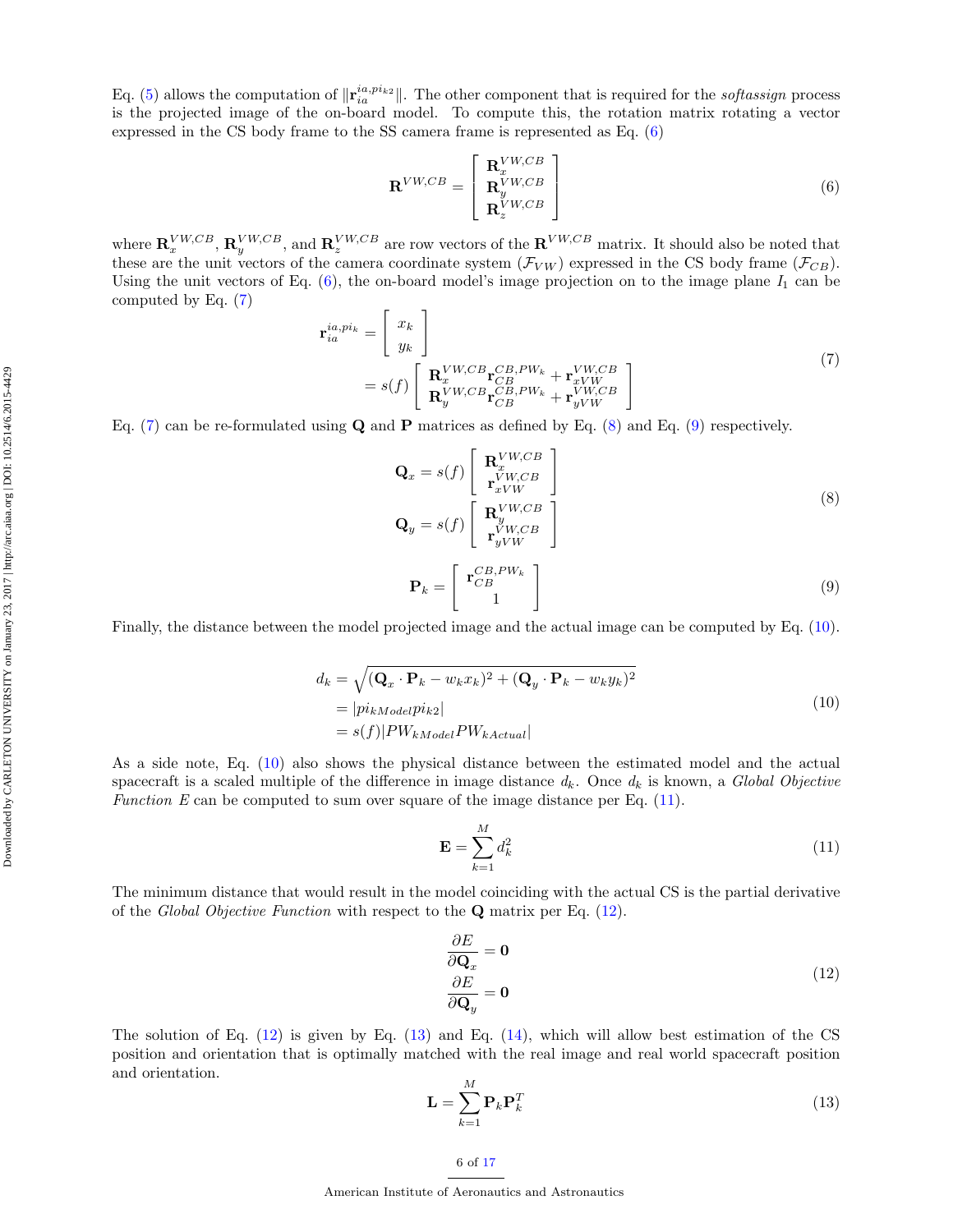<span id="page-6-1"></span>
$$
\mathbf{Q}_x = \mathbf{L}^{-1} \sum_{k=1}^{M} w_k x_k \mathbf{P}_k
$$
  

$$
\mathbf{Q}_y = \mathbf{L}^{-1} \sum_{k=1}^{M} w_k y_k \mathbf{P}_k
$$
 (14)

<span id="page-6-0"></span>For number of image points differ from the on-board model vertices, Eq. [\(10\)](#page-5-4) to Eq. [\(14\)](#page-6-0) are modified to include an additional index j that can range between  $j = 1, \ldots, N$  number of image points. The general equation for computing  $Q$  is provided by Eq. [\(15\)](#page-6-1) to Eq. [\(18\)](#page-6-2) respectively. An example of the multiple image and model points scene is depicted by Fig. [5.](#page-6-3)



<span id="page-6-3"></span>Figure 5. Multiple image and model point example.

$$
d_{jk} = \sqrt{(\mathbf{Q}_x \cdot \mathbf{P}_k - w_k x_j)^2 + (\mathbf{Q}_y \cdot \mathbf{P}_k - w_k y_j)^2}
$$
  
\n
$$
j = 1, ..., N
$$
  
\n
$$
k = 1, ..., M
$$
\n(15)

<span id="page-6-2"></span>where,

$$
\mathbf{E} = \sum_{j=1}^{N} \sum_{k=1}^{M} m_{jk} (d_{jk}^2 - \alpha)
$$
 (16)

$$
\mathbf{L} = \sum_{j=1}^{N} \sum_{k=1}^{M} m_{jk} \mathbf{P}_k \mathbf{P}_k^T
$$
 (17)

$$
\mathbf{Q}_x = \mathbf{L}^{-1} \sum_{j=1}^N \sum_{k=1}^M m_{jk} w_k x_j \mathbf{P}_k
$$
\n
$$
\mathbf{Q}_x = \mathbf{L}^{-1} \sum_{j=1}^N \sum_{k=1}^M m_{jk} w_k x_j \mathbf{P}_k
$$
\n
$$
(18)
$$

$$
\mathbf{Q}_y = \mathbf{L}^{-1} \sum_{j=1}^N \sum_{k=1}^M m_{jk} w_k y_j \mathbf{P}_k
$$

Downloaded by CARLETON UNIVERSITY on January 23, 2017 | http://arc.aiaa.org | DOI: 10.2514/6.2015-4429

Downloaded by CARLETON UNIVERSITY on January 23, 2017 | http://arc.aiaa.org | DOI: 10.2514/6.2015-4429

7 of [17](#page-16-0)

American Institute of Aeronautics and Astronautics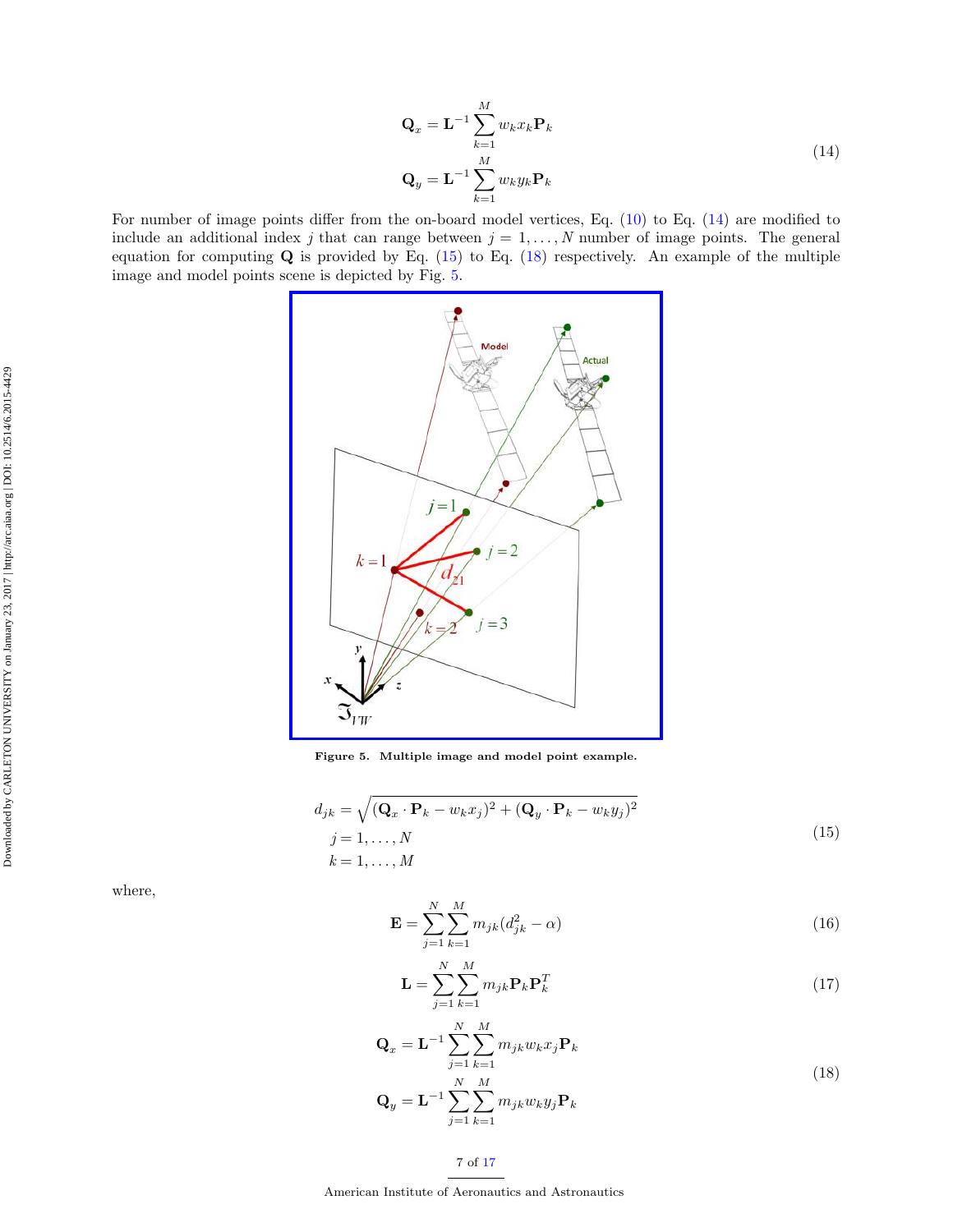For the general case, a weighting correspondence variable  $m_{ik}$  is introduced.  $m_{ik}$  satisify a number of correspondence constraints. A term  $\alpha$  is introduced to allows the iterative minimization of the Global Objective Function. To do this, two main iteration loops based on the *softassign* method by  $Gold^{27}$  $Gold^{27}$  $Gold^{27}$  are used

- 1. Compute the correspondence weight  $m_{jk}$ . Using Sinkhorn's method<sup>[28](#page-16-16)</sup> for loop iteration, this is where each row and column of the correspondence matrix is normalized by the sum of the elements of that row or column, the resulting matrix has positive elements with all rows and columns summing to 1. The correspondence calculation for each loop is calculated per Eq. [\(19\)](#page-7-0).
- <span id="page-7-0"></span>2. The outter iteration loop is known as the deterministic annealing process. This process compute kinematics i.e. to determine  $\mathbf{Q}_x$  and  $\mathbf{Q}_y$ , and to compute  $w_k$ . To begin the annealing process, the correspondence variable is initialized to Eq. [\(20\)](#page-7-1). Where  $\gamma$  is some scaling factor and  $\beta$  increases on every iteration until it reaches an upper limit or if the pose modification has converged based on some tolerance.

$$
m_{jk}^{i+1} = \frac{m_{jk}^i}{\sum_{k=1}^{M+1} m_{jk}^i} \qquad 1 \le j \le N, \qquad 1 \le k \le (M+1)
$$
  
\n
$$
m_{jk}^{i+1} = \frac{m_{jk}^{i+1}}{\sum_{k=1}^{N+1} m_{jk}^{i+1}} \qquad 1 \le j \le (N+1), \qquad 1 \le k \le M
$$
  
\n
$$
m_{jk}^0 = \gamma \exp(-\beta(d_{jk}^2 - \alpha)) \qquad (20)
$$

## III. Pose Estimation System

<span id="page-7-1"></span>The uncooperative pose estimation system is provided in Fig. [6.](#page-8-0) As shown in this figure, the system takes as input infrared camera images. However, for preliminary testing of the developed system, simulated images based on low-resolution CAD models are used to emulate camera images. Note that these low-resolution CAD models are also used to generate the on-board point models that SoftPOSIT requires. Two examples of such spacecraft CAD models were developed in this work, these are: Envisat and ISS, as shown in Fig. [7.](#page-9-0) The low-resolution CAD model dimensions were used to generate an on-board model for the pose determination software. More details on the on-board model generation is provided in the following section.

In addition to the on-board point model generation, upon initialization, the software performs an internal calibration based on some saved images that will allow the software to determine the scaling between the Cartesian space and pixel coordinates. The on-board point model generation and calibration is ran during the initialization process or whenever the user makes the initialization request. In the main pose estimation algorithm, three main components are used in determining the final position and orientation of the CS. These components are:

- 1. image processing,
- 2. SoftPOSIT, and
- 3. coordinate kinematics.

The image processing phase computation involves cleaning, refining the input image, developing outline of the image, and corner detect the image. This combination was found to have the best effect in finding the boundary corner vertices. The image processing phase will be discussed in detail in the following section.

Once the image is processed, a list of coordinate is computed from the corner detected image pixels. These image coordinates are passed into the SoftPOSIT algorithm along with the on-board model point coordinates.

The SoftPOSIT point coordinates are provided from the Point Model Generation block. Based on the position and orientation of the CS body, the on-board model point sets is further culled to remove the hidden points that can not be imaged. The point culling procedure will be discussed in detail in the following section. Once the image coordinates and on-board model coordinates are received by SoftPOSIT, it performs an initialization and begins the deterministic annealing process and Sinkhorn's iteration as previously described. The final output of the SoftPOSIT algorithm provides a position of the CS body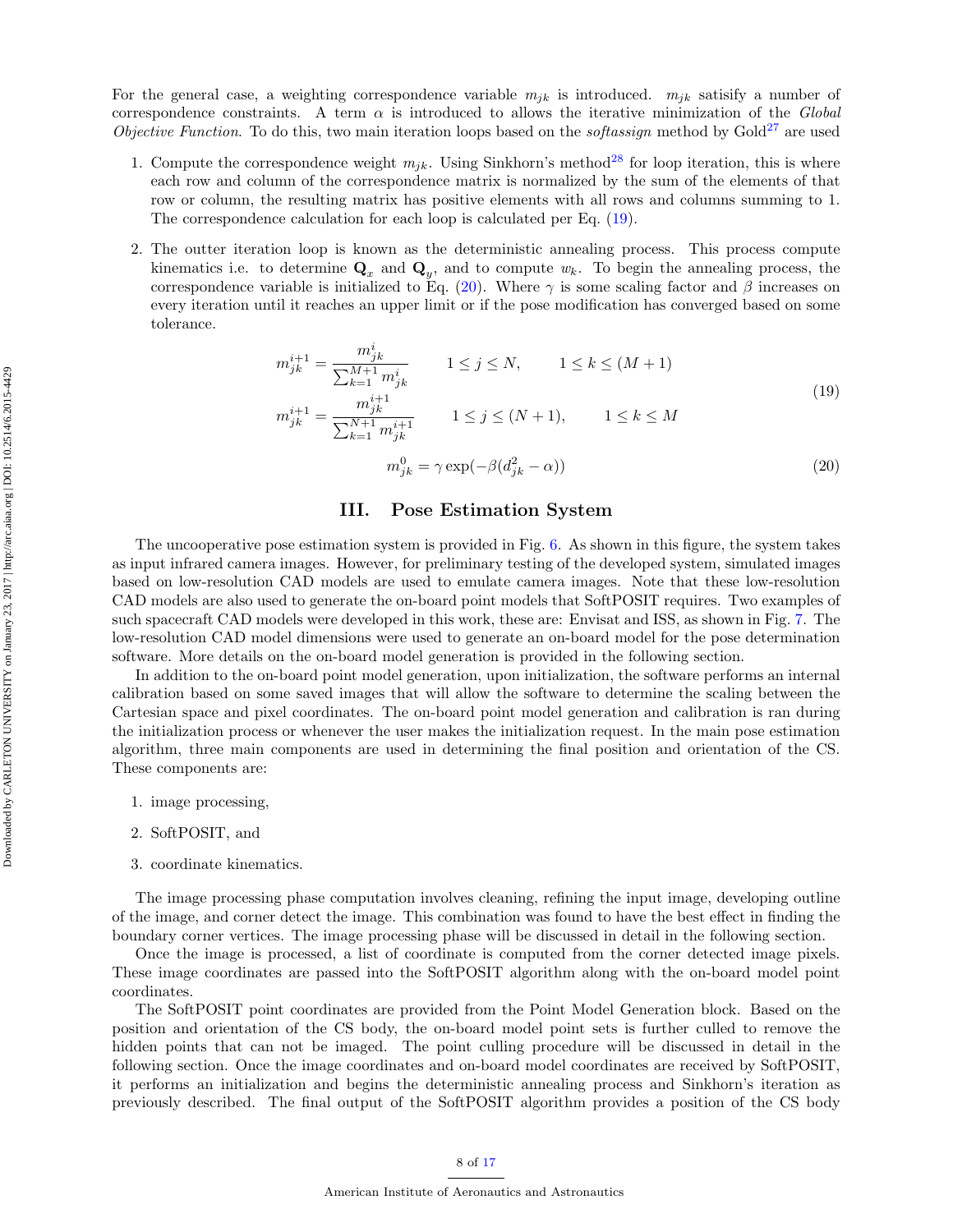

<span id="page-8-0"></span>Figure 6. Spacecraft pose estimation software architecture.

relative to the camera expressed in the camera frame and the rotation from the CS body frame to the camera frame.

Once the CS body frame position and orientation is known, it is passed into the third and final phase of the algorithm for the kinematic coordinate calculation in to position and pose of the CS relative to the LVLH orbit frame as well as relative to the SS body frame. The coordinate kinematics calculation block can also provide updated coordinates to aid the image processing effort.

#### III.A. On-board Model Generation

A coordinate generation algorithm was developed to convert basic solids such as rectangle, cone, ellipse and cylinder (shown in Fig. [8\)](#page-10-0) and build them into higher order spacecraft. Examples of the higher order spacecraft built from basic solids are provided in Fig. [9.](#page-10-1) The generic routine takes the basic length, width, height or diameter information in combination with the local body coordinate relative to the spacecraft structural frame and generate an on-board model consists of a matrix of Cartesian coordinates. These Cartesian coordinate represent the vertices on the on-board model. In the case of cylinder or ellipse, the rounded surfaces are approximated by straight sides. The number of points for the round shape is entered as input. Another matrix that is generated as part of the Point Model Generation process is the adjacent matrix. The adjacent matrix describes how each vertices is connected to another and is of the order of the number of points in the on-board model. Without any connections, the adjacent matrix is identity. For example, if the on-board model coordinate 1 is connected to coordinate 2, then the adjacent matrix value for row 1 column 2 is set to 1. If there is no connection, the adjacent matrix value is set to 0. Since coordinate 2 is also connected with coordinate 1, the adjacent matrix is a symmetrical.

## III.B. Image Processing

An eight bit 640x480 graymap image is supplied by a 43 mm lens and 40 degree field of view virtual 3D model camera. The image is edge detected using the Roberts Cross method using threshold of 0.1.[29](#page-16-17) Based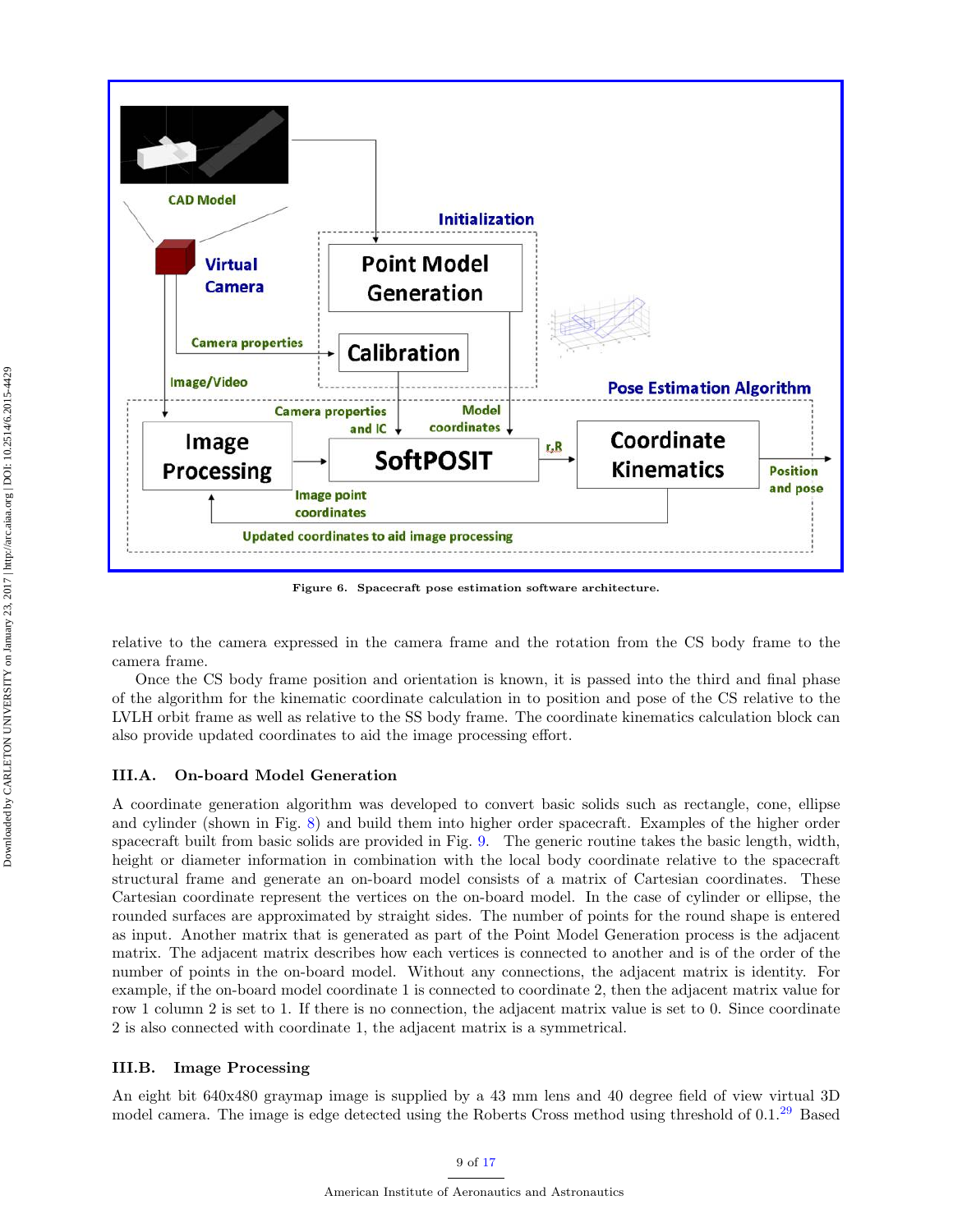

<span id="page-9-0"></span>Figure 7. CAD models. Top row: high-resolution CAD models based on which the low-resolution models were created.<br>Bottom row: low-resolution CAD models used to emulate camera images and to generate the on-board point model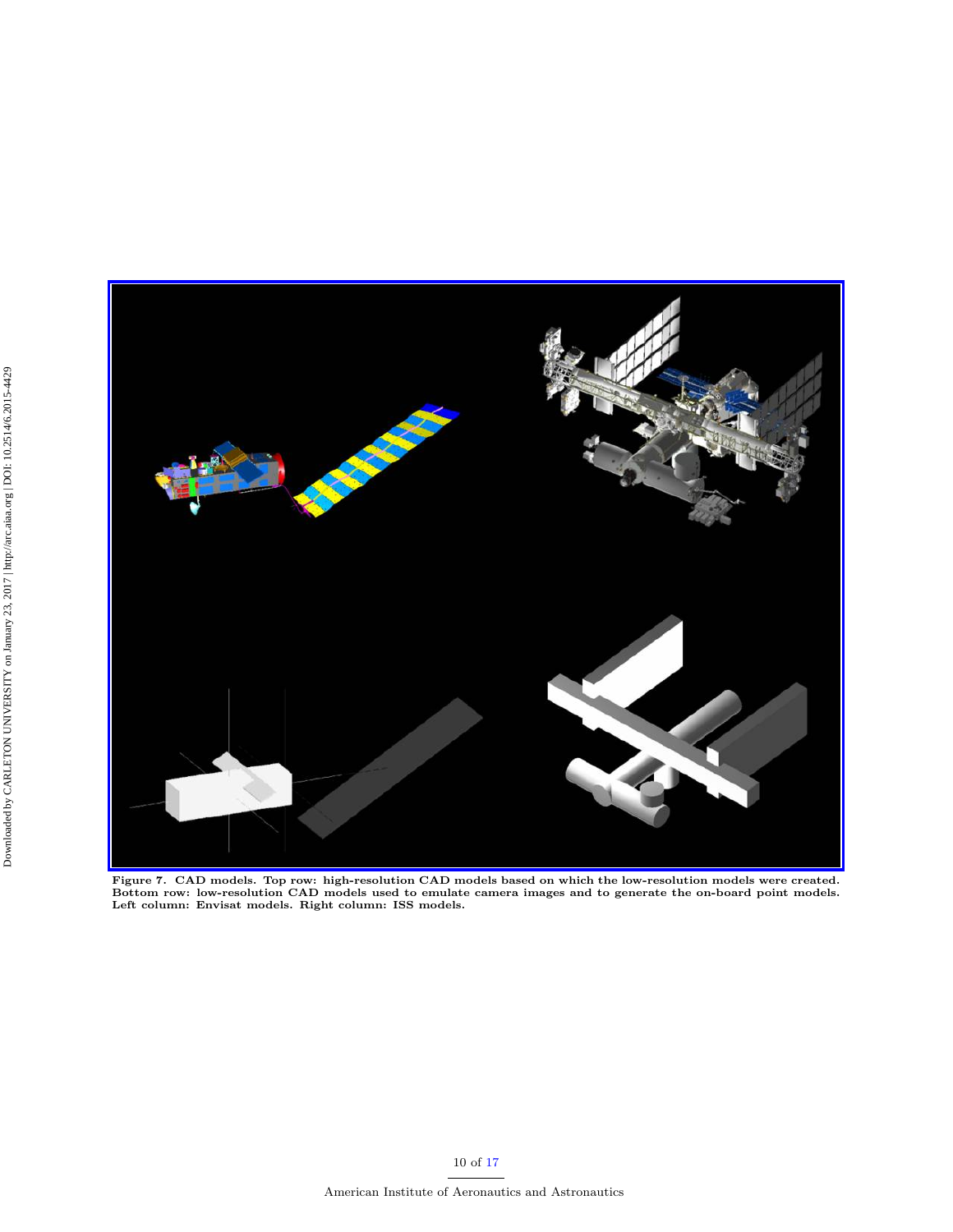

<span id="page-10-0"></span>Figure 8. Elemental building shapes.



<span id="page-10-1"></span>Figure 9. On-board models. Top: Envisat. Bottom: ISS.

Downloaded by CARLETON UNIVERSITY on January 23, 2017 | http://arc.aiaa.org | DOI: 10.2514/6.2015-4429 Downloaded by CARLETON UNIVERSITY on January 23, 2017 | http://arc.aiaa.org | DOI: 10.2514/6.2015-4429

American Institute of Aeronautics and Astronautics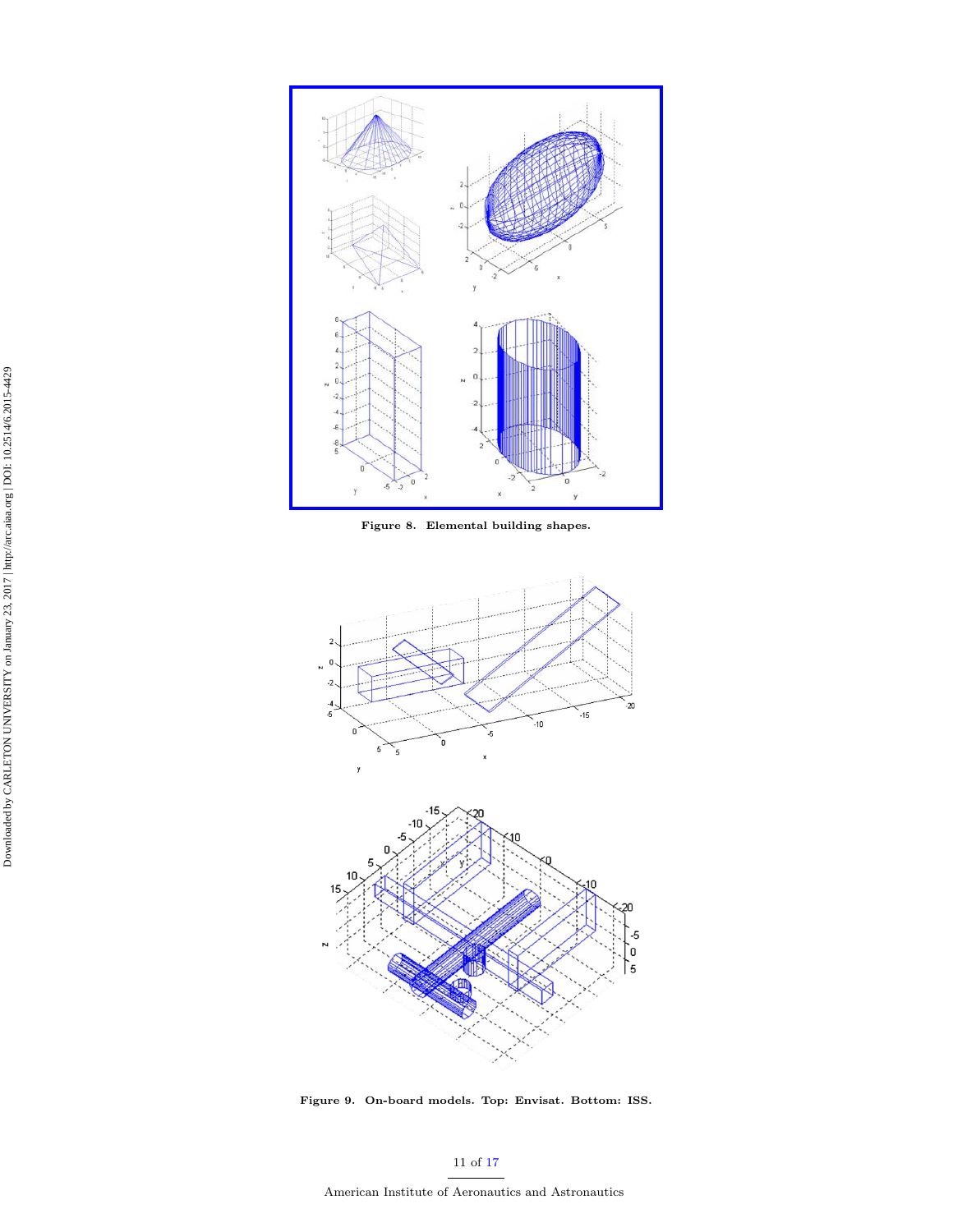on experiments, the Roberts method produces less edges than the Canny's method,<sup>[30](#page-16-18)</sup> but takes roughly half the time to process. Once outer edges are detected, image points are generated using Harris corner detector on the edge image. The last procedure is for the software to convert the image points into pixel coordinates. Fig. [10](#page-11-0) shows the results of the image processing, the CAD grayscale image is used to simulate the infrared camera image input for Envisat and ISS simplified 3D models (upper and lower left respectively). This is then edge detected and corner detected using Roberts Cross and Harris corner detection method respectively (upper and lower right).



<span id="page-11-0"></span>Figure 10. Pre and post processed image. Top left: Simplified Envisat CAD model image. Top right: Envisat Edge and Corner detection. Bottom left: Simplified ISS CAD model image. Bottom right: ISS Edge and Corner detection.

# IV. Simulation Results

In this section, the SoftPOSIT algorithm is tested on some basic geometries then used against full spacecraft models such as Envisat and the ISS.

#### IV.A. Simple Cylinder Pose Estimation

Once implemented, the SoftPOSIT algorithm was tested against several basic shapes. The deterministic annealing iterations for a cylinder body is shown in Fig. [11.](#page-12-0) The red dotted lines represent the camera image, and the blue dotted line and lines represent the on-board model. The initial state is presented in the upper most left image, The Six subsequent iteration steps are displayed to show the progress of the SoftPOSIT algorithm. At each iteration, the on-board model is pushed towards the final image until finally it is coincide with the image. It should be noted that the image points were deliberately degraded so it does not have the perspective points of the cylinder back end. Without the perspective backend, there are multiple solutions SoftPOSIT can take in wobble, since the backend points are not fixed. Furthermore, when encountering a shape that is symmetrical about one or both axis, the SoftPOSIT algorithm cannot distinguish between points from either side of the axis. This is particularly demonstrated in the boresight axis in the cylinder example, where any boresight angle is a solution if there is no identification marking on the cylinder boresight face itself. The symmetrical ambiguity is alleviated if the a-priori state of the object is known to some degree. This allows an initial estimate that is close to the true object position and orientation and therefore the solution would converge towards the true position and orientation. A cube example is demonstrated in Fig. [12.](#page-12-1) In the first test, the target cube position and orientation with respect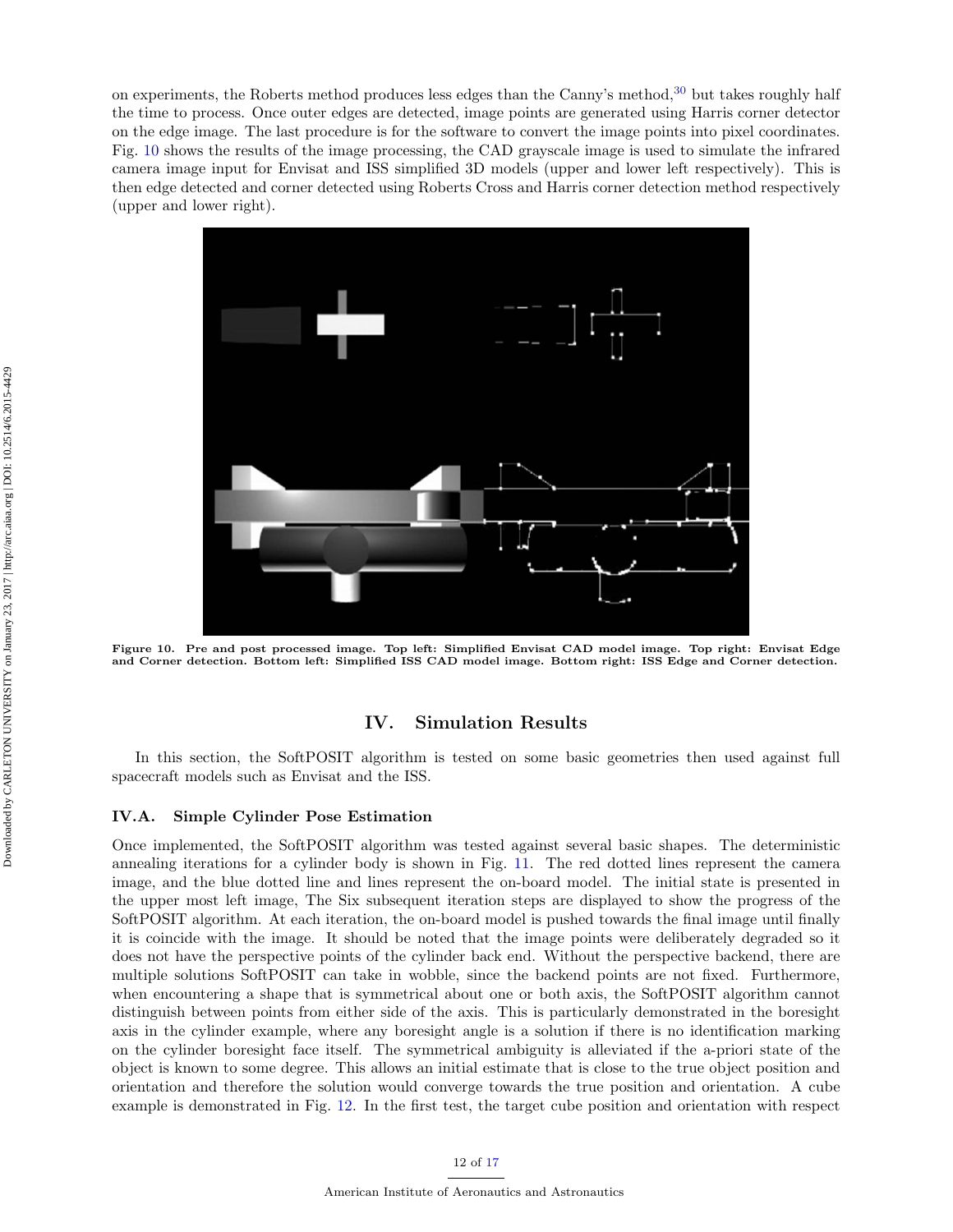

<span id="page-12-0"></span>Figure 11. Matching a cylinder image using SoftPOSIT.



<span id="page-12-1"></span>Figure 12. Matching a cube image using SoftPOSIT.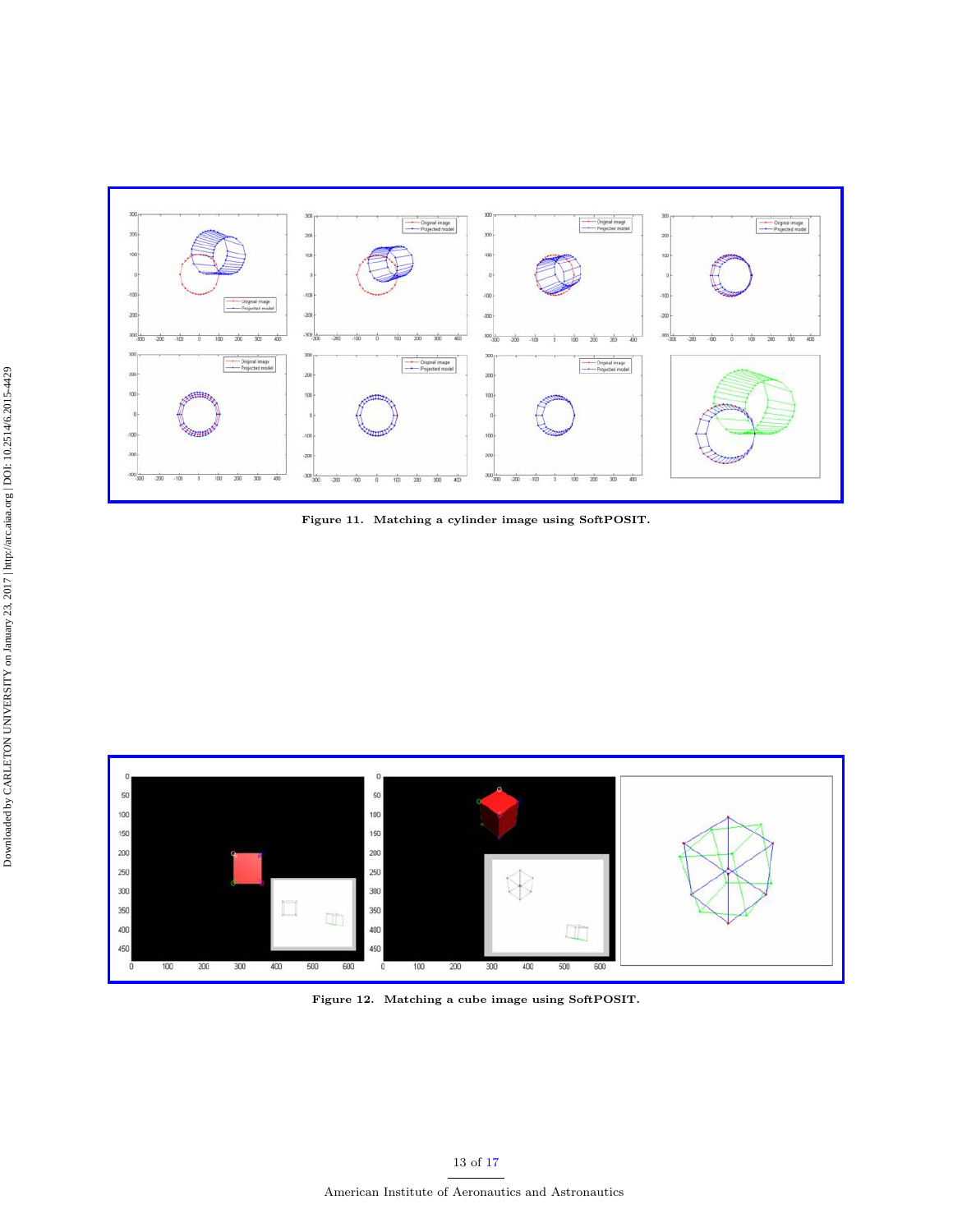to the camera is set to [0;0;5] meters and [0;0;0] degrees respectively. An error of 15 degrees was applied to all axis in the on-board model to start the SoftPOSIT process. The left figure shows SoftPOSIT translate from the initial (green) position to the final (red) position by the end of the annealing process. A second test (centre [a](#page-13-0)nd right figure) starts with cube position of  $[0;-2;5]$  meters and  $[135;-90;30]$  degrees  $^a$ , similar to test 1, an error of 15 degrees was applied to all axis in the on-board model. SoftPOSIT once again find the final position and orientation. The final position and orientation error from the target is [0.004;-0.001;- 0.022] meters and [-0.163;-0.134;0.109] degrees. It should be noted that the picture resolution in this test is 640x480 pixels, and image detection of the corner points is the exact case. The accuracy of the SoftPOSIT is proportional to the pixel density in the image. Both tests demonstrate the SoftPOSIT software can deliver good position and orientation estimation base only on 2D images of the target object.

#### IV.B. Envisat Pose Estimation

An example of a mission that would benefit from the infrared-based pose estimation system is the disposal of European Space Agency's (ESA) Environmental Satellite (Envisat). Envisat was launched on March 1, 2002 and ended on April 8, 2012 due to an unexpected loss of contact. Due to the satellite's significant size and location of a highly populated sun-synchronous polar orbit of 796 km with inclination of 98.54 degrees, it is deemed to be a high-risk space debris, as a collision with Envisat would result in significant numbers of sub-debris in Low Earth Orbit. Recently, Kurcharski et al.<sup>[31](#page-16-19)</sup> investigated the spin rate of Envisat, and determined it to be 1.33 deg/s counter clock-wise about an axis that is 62 deg from nadir. A simulated Envisat via a Computer Aided Design (CAD) program is provided in Fig. [7.](#page-9-0) This shall be used as the baseline model to test the pose estimation algorithm developed in this work.

Fig. [13](#page-13-1) shows the initial position of the Envisat in blue on the right side figure at [3;3;3] meters and  $[30,30,30]$  degrees, the final position is in red plot in the same figure at  $[0,0,50]$  meters  $[0,0,0]$  degrees. The final error is [0.008;0.034;0.326] meters and [0.749;0.001;-0.144] degrees. Similar to the cube example, the image detection of the corner points is the exact case. Fig. [14](#page-14-0) shows the SoftPOSIT calculation for a



<span id="page-13-1"></span>Figure 13. Left: Envisat SoftPOSIT point to image match. Purple Circle-SoftPOSIT model points. Right: Envisat SoftPOSIT initial and final pose estimation. Blue-SoftPOSIT Initial estimation. Red-SoftPOSIT Final estimation.

sequence of images from the CAD camera. The pitch axis rotation is tracked by the pose determination software.

#### IV.C. ISS Pose Estimation

Fig. [15](#page-14-1) shows the initial position of the ISS in blue on the right side figure at [35;35;35] meters and [25;25;25] degrees, the final position is the green plot in the same figure at  $[0;0;50]$  meters and  $[0;0;0]$  degrees. The final error is [-0.043;-0.018;-0.005] meters and [-0.182;0.027;0.164] degrees. Similar to the cube and Envisat,

<span id="page-13-0"></span>aorientation=[roll;pitch;yaw] in degrees, in the pitch-yaw-roll rotation sequence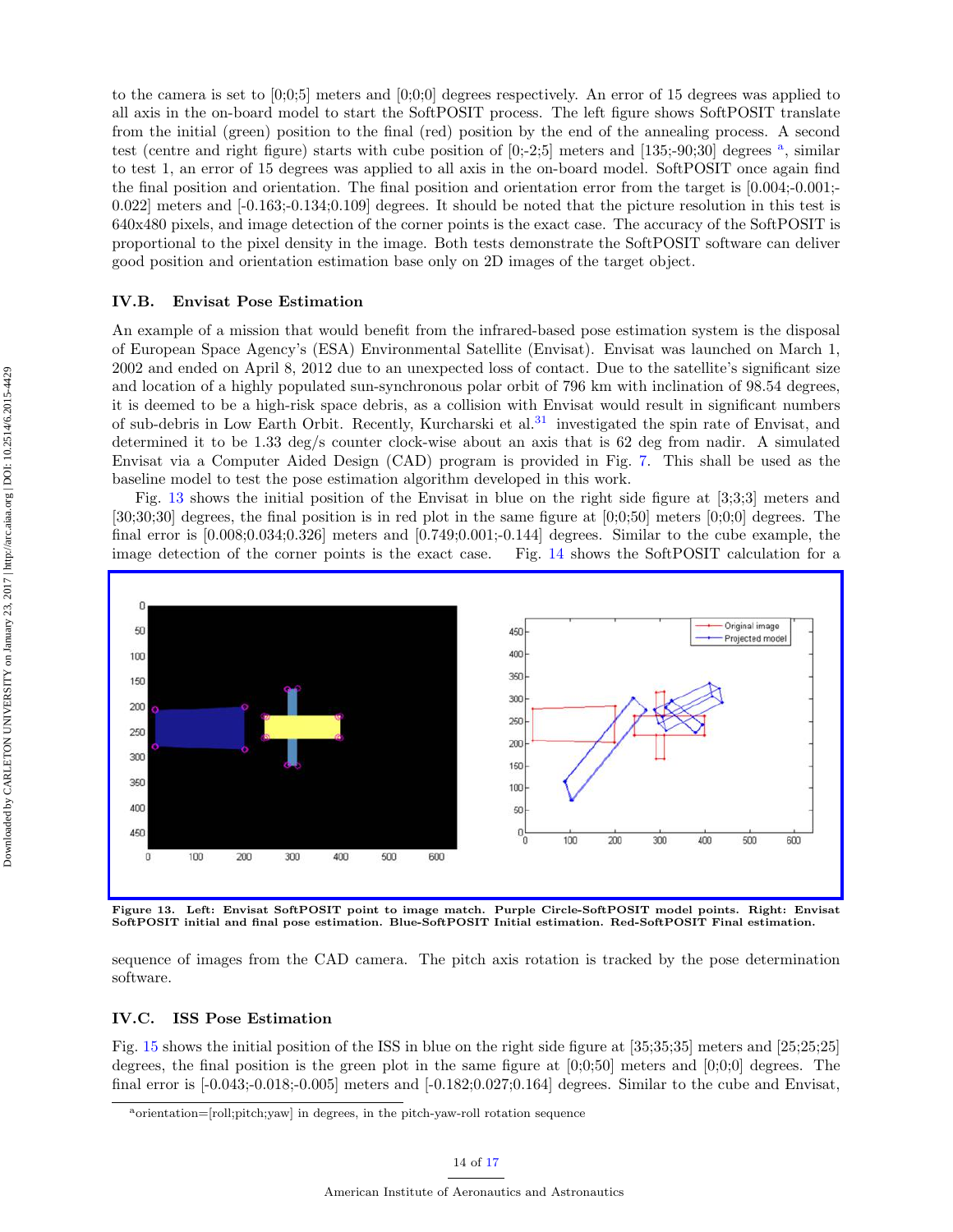

<span id="page-14-0"></span>Figure 14. Left: Envisat camera scene. Right: Envisat pose estimation. Green Line-Commanded Envisat motion Blue Dots-SoftPOSIT estimation

the corner points used here is the exact case, higher error shall result when the input image is processed, these errors will depend on the lighting quality and resolution of the image. Fig. [16](#page-15-10) shows the SoftPOSIT



<span id="page-14-1"></span>Figure 15. Left: ISS SoftPOSIT point to image match. Right: ISS SoftPOSIT initial and final pose estimation. Purple Circle-SoftPOSIT model points. Blue-Initial estimation. Green-Final estimation. Red Dots-Final SoftPOSIT model points.

calculation for a sequence of images from the CAD camera. The ISS is stationary and the camera traces a circular path around the  $z$  axis. The orientation error between the two vehicles is tracked by the pose determination software.

# Conclusion

In conclusion, the SoftPOSIT algorithm was adopted to be used for spacecraft position and orientation determination of an uncooperative target satellite. A MATLAB based software was developed to generate the internal spacecraft model, read external simulated infrared thermal image videos, produce image coordinates using Roberts Cross edge detection and Harris corner detection methods. Finally, the SoftPOSIT algorithm was used to determine the spacecraft position and pose using the internal spacecraft model and video image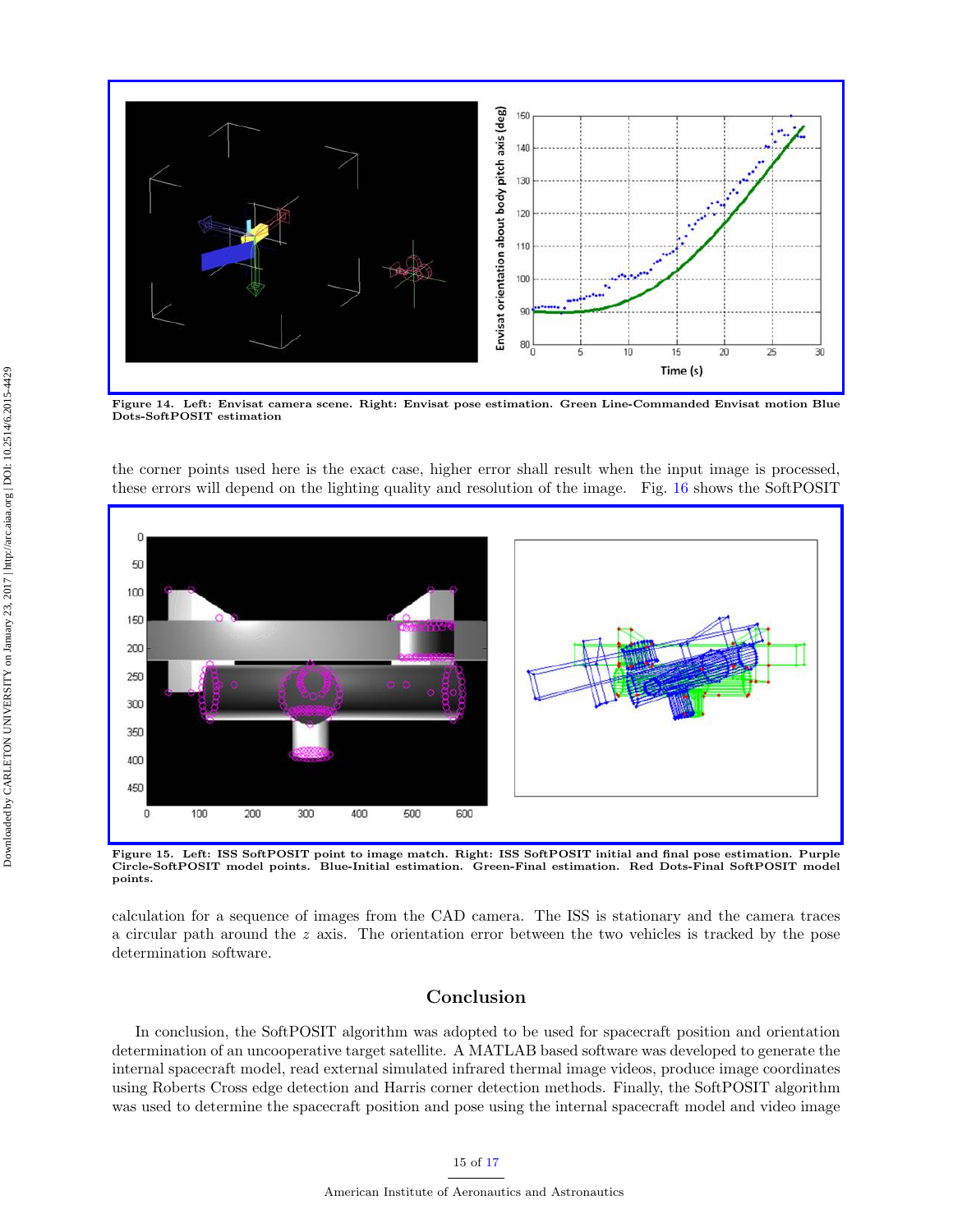

<span id="page-15-10"></span>Figure 16. Left: ISS camera Scene. Right: ISS pose estimation. Green Line-Commanded Envisat motion Blue Dots-SoftPOSIT estimation

coordinates.

In the future, further developoment to incorporate a real infrared image for SoftPOSIT process would require robust internal model point culling, greater number of internal model edge points, to add environmental background conditions lighting effects, and robust point processing of input images.

# Acknowledgments

This research was funded by the Natural Sciences and Research Council of Canada's Engage Grant program under the award EGP #470485-14, and the Alexander Graham Bell Canada Graduate Scholarship CGSD3-453738-2014. The authors wish to acknowledge Mr. Gary Strahan and Mr. Abhishek Madaan of Infrared Camera Inc. for their support in the IR Camera software development.

### References

<span id="page-15-0"></span> $\blacktriangleright$ <sup>1</sup>Geller, D. K., "Orbital Rendezvous: When Is Autonomy Required?" *Journal of Guidance, Control, and Dynamics*, Vol. 30, No. 4, 2007, pp. 974–981.

<span id="page-15-1"></span><sup>2</sup>Kawano, I., Mokuno, M., Kasai, T., and Suzuki, T., "Result of Autonomous Rendezvous Docking Experiment of Engineering Test Satellite-VII," Journal of Spacecraft and Rockets, Vol. 38, No. 1, 2001, pp. 105–111.

<span id="page-15-3"></span><span id="page-15-2"></span> $\triangleright$ <sup>3</sup>Howard, R., Heaton, A., Pinson, R., and Carrington, C., "Orbital Express Advanced Video Guidance Sensor," IEEE Aerospace Conference, Piscataway, NJ, 2008.

<sup>4</sup>ESA, "Rendezvous and Docking Technology," ATV Information Kit, 2008.

<sup>5</sup>ESA, "Europe's Automated Ship Docks to the ISS," European Space Agency News, 2008.

<span id="page-15-5"></span><span id="page-15-4"></span> $6$ Tweddle, B. E., Computer Vision Based Navigation for Spacecraft Proximity Operations, Master's thesis, Massachusetts Institute of Technology, Department of Aeronautics and Astronautics, Cambridge, MA, 2010.

<span id="page-15-6"></span> $\blacktriangleright$ <sup>7</sup>Henshaw, C. G., Healy, L., and Roderick, S., "LIIVe: A Small, Low-Cost Autonomous Inspection Vehicle," AIAA SPACE 2009 Conference and Exposition, Reston, VA, 2009, AIAA Paper 2009-6544.

<span id="page-15-7"></span><sup>8</sup>Tweddle, B. E., Saenz-Otero, A., and Miller, D. W., "Design and Development of a Visual Navigation Testbed for Spacecraft Proximity Operations," AIAA SPACE 2009 Conference and Exposition, Reston, VA, 2009, AIAA Paper 2009-6547.

<span id="page-15-8"></span><sup>9</sup>Tweddle, B. E., Computer Vision-Based Localization and Mapping of an Unknown, Uncooperative and Spinning Target for Spacecraft Proximity Operations, Ph.D. thesis, Massachusetts Institute of Technology, Department of Aeronautics and Astronautics, Cambridge, MA, 2013.

<span id="page-15-9"></span>[1](http://arc.aiaa.org/action/showLinks?system=10.2514%2F1.A32813)0Fourie, D., Tweddle, B. E., Ulrich, S., and Saenz-Otero, A., "Flight Results of Vision-Based Navigation and Control for Autonomous Spacecraft Inspection of an Unknown Object," Journal of Spacecraft and Rockets, Vol. 51, No. 6, 2014, pp. 2016–2026.

[1](http://arc.aiaa.org/action/showLinks?system=10.2514%2F6.2013-4759)1Fourie, D., Tweddle, B. E., Ulrich, S., and Saenz-Otero, A., "Vision-Based Relative Navigation and Control for Autonomous Spacecraft Inspection of an Unknown Object," AIAA Guidance, Navigation, and Control Conference, Reston, VA, 2013, AIAA Paper 2013-4759.

<sup>12</sup>Tweddle, B. E., Ulrich, S., Setterfield, T., Saenz-Otero, A., and Miller, D. W., "The SPHERES-VERTIGO Goggles: An Overview of Vision-Based Navigation Research Results from the International Space Station," 12th International Symposium on Artificial Intelligence, Robotics, and Automation in Space, Montreal, Canada, June 2014.